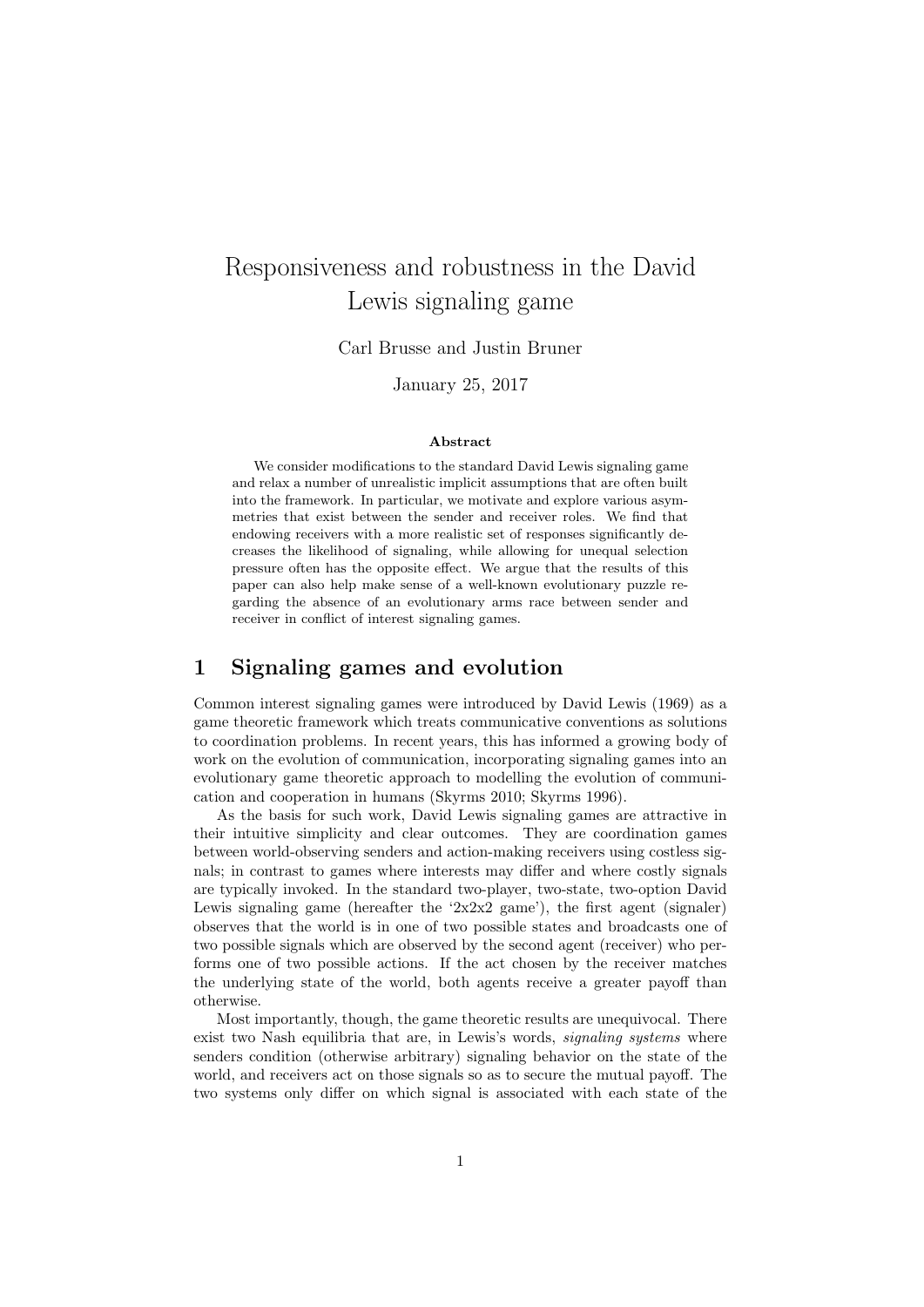world<sup>1</sup>. Huttegger (2007) and Pawlowitsch (2008) have shown that under certain conditions a signaling system is guaranteed to emerge under the replicator dynamics, a standard model of evolution further discussed in section 4.

Of course the degree to which Lewis' approach makes sense is to some extent determined by the level of confidence we have in the interpretation and application of such idealized models to the more complex target systems (such as animal and human communication). Thus one obvious worry is that by introducing more realistic features into the model, one may break or significantly dilute previous findings on the evolution of signaling.

Not surprisingly, then, recent work on Lewis signaling games has investigated the many ways in which such de-idealizations could occur, and tested the robustness of signaling in the face of them. Some deviations from the standard Lewis signaling game include: more and varied states of the world, the possibility of observational error or signal error, noisy signals, the introduction of a partial conflict of interest between senders and receivers, the reception of more than one signal, and so on. Many such concerns are dealt with favourably in Skyrms (2010), and in work by others. For example Bruner et al. (2014) generalizes beyond the  $2x2x2$  case while Godfrey-Smith and Martinez (2013) and Martinez and Godfrey-Smith (2016) mix signaling games of common interest and conflict of interest. One result (particularly important for our purposes) is that signaling systems are not guaranteed in the simple 2x2x2 case when 'nature is biased.' In other words, when the probabilities of the world being in one state or the other are not equal, a pooling equilibrium in which no communication occurs between sender and receiver is evolutionarily significant (Huttegger 2007; Pawlowitsch 2008).

# 2 Symmetry breaking

Our paper will focus on the idealization that senders and receivers are equally responsive in strategic settings. Senders and receivers (in the evolutionary treatment of such games) are two populations of highly abstract and constrained agency roles: all that signalers do upon observing the state of the world is send a signal, and the receivers chose to act as though the world is in one of the two possible sender-observable states. Of those two roles, it is the restriction on receivers which appears to be particularly unrealistic.

Imagine for example a forager sighting a prey animal at a location inaccessible to her, but close enough to be acquired by an allied conspecific (who cannot observe the animal). In this case, it is easy for the first forager to slip into the signaling role and execute it, whistling or gesturing to her counterpart. To play the receiver role, however, the second forager has to actually re-orient their attention (to some degree) and attempt to engage in appropriate behavior for the world-state the first has observed (e.g. prey is to the east or to the west, etc.).

The Lewis signaling model by design is constrained such that the receiver's actions are limited to just those acts associated with the sender's observed world-states. It is of course sensible to begin inquiry with as simple of a model as possible and consider a limited range of responses to stimuli. However, our

<sup>&</sup>lt;sup>1</sup>The other two possible outcomes of the game are 'pooling equilibrium' which involve the receiver performing an act unconditionally.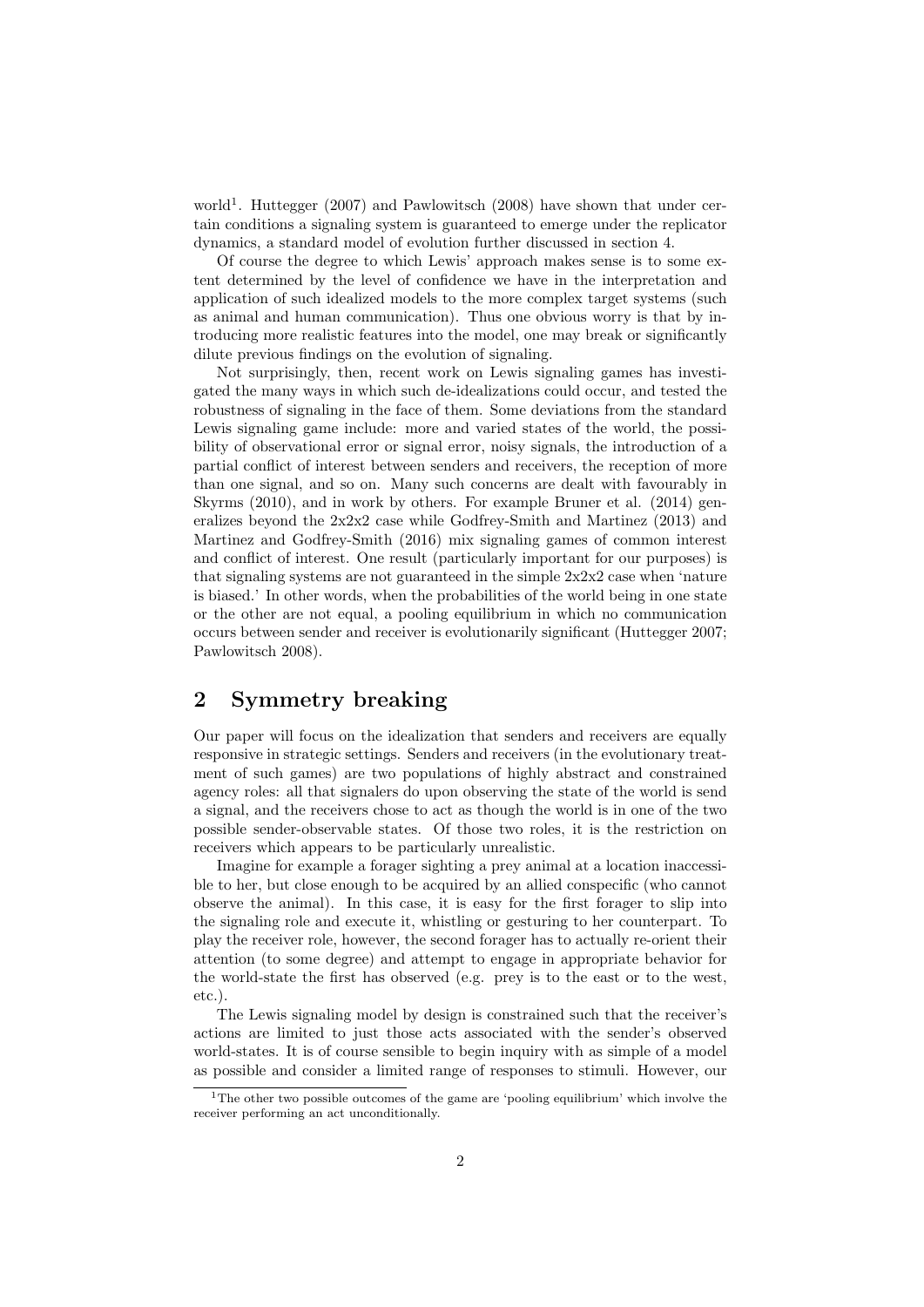point is that it is more plausible to make these idealizations for signalers than for receivers. Signals are (by stipulation) cheap and easy to send, yet the actions available to the receiver are less plausibly interpreted as intrinsically cheap and free of opportunity cost.

In addition, the informational states drawn on by sender and receiver are also likely to be very different. Any real-life sender's observation of a world state will likely inform their motivations ('we should catch that animal') to dictate a fairly clear course of action ('try to direct the other agent's behavior'). But all the receiver gets is a whistle, gesture or other signal which (by stipulation) has no pre-established meaning. The experience of observing a strategically relevant state of the world will typically be richer and more detailed than that of observing a strategically relevant artificial signal.

All this leads to two concerns. Firstly, asymmetries in the strategic situations are likely to exist between senders and receivers. Receivers are likely to have locally reasonable options available to them other than those relevant to signalerobserved states of the world, and their responsiveness to the strategic situation is therefore less satisfactorily modeled by the strictly symmetric payoff structures of standard signaling games. Call this the structural responsiveness concern.

Secondly, given the likely differences in informational states, goal-directness, workload and opportunity cost between sender and receiver roles, we can expect the mechanisms (cognitive and otherwise) which instantiate them to differ as well, quantitatively and qualitatively. This implies that we should not expect the update-responsiveness between sender and receiver to be equal either. Yet the working evolutionary assumption is that senders and receivers update their strategies in an identical manner, modeled using either learning dynamics or replicator dynamics. Call this the *evolutionary responsiveness* concern.

# 3 Hedgehog strategies and update asymmetry

The first of these concerns might sound like an argument for abandoning coordination games and moving toward 'conflict of interest' or 'partial conflict of interest' models. However the issue is more specific than this.

The structural responsiveness concern provides parallel motivation to one of Kim Sterelny's (2012) worries about Skyrms's (2010) use of the Lewis model. Sterelny asks whether the availability of 'third options' on the part of the receiver might undermine the evolution of signaling even when these third options are less valuable than the payoff for successful coordination. As part of a discussion of animal threat responses, he labels this a 'hedgehog' strategy for it provides the agent with an action that pays off modestly regardless of the state of the world. To make this concrete, hedgehogs often roll into a ball in response to predators. This is a stark contrast to the more sophisticated behavior of vervets, who have specific responses to specific threats. Yet the optimal response a vervet takes to one threat – climb a tree when confronted by a leopard – may lead to total disaster when used in response to another threat, such as an eagle. Hedgehogs avoid such outcomes by 'hedging' unconditionally so as to secure a modest payoff. Translated to signaling games, such a gambit may, in many cases, be more attractive than attempting to respond optimally to a signal<sup>2</sup>.

<sup>&</sup>lt;sup>2</sup>It is worth noting here that the 'hedgehog' strategy in this Lewis signaling game is in many ways analogous to the risk dominant 'hare' response in stag hunt games. Playing hare instead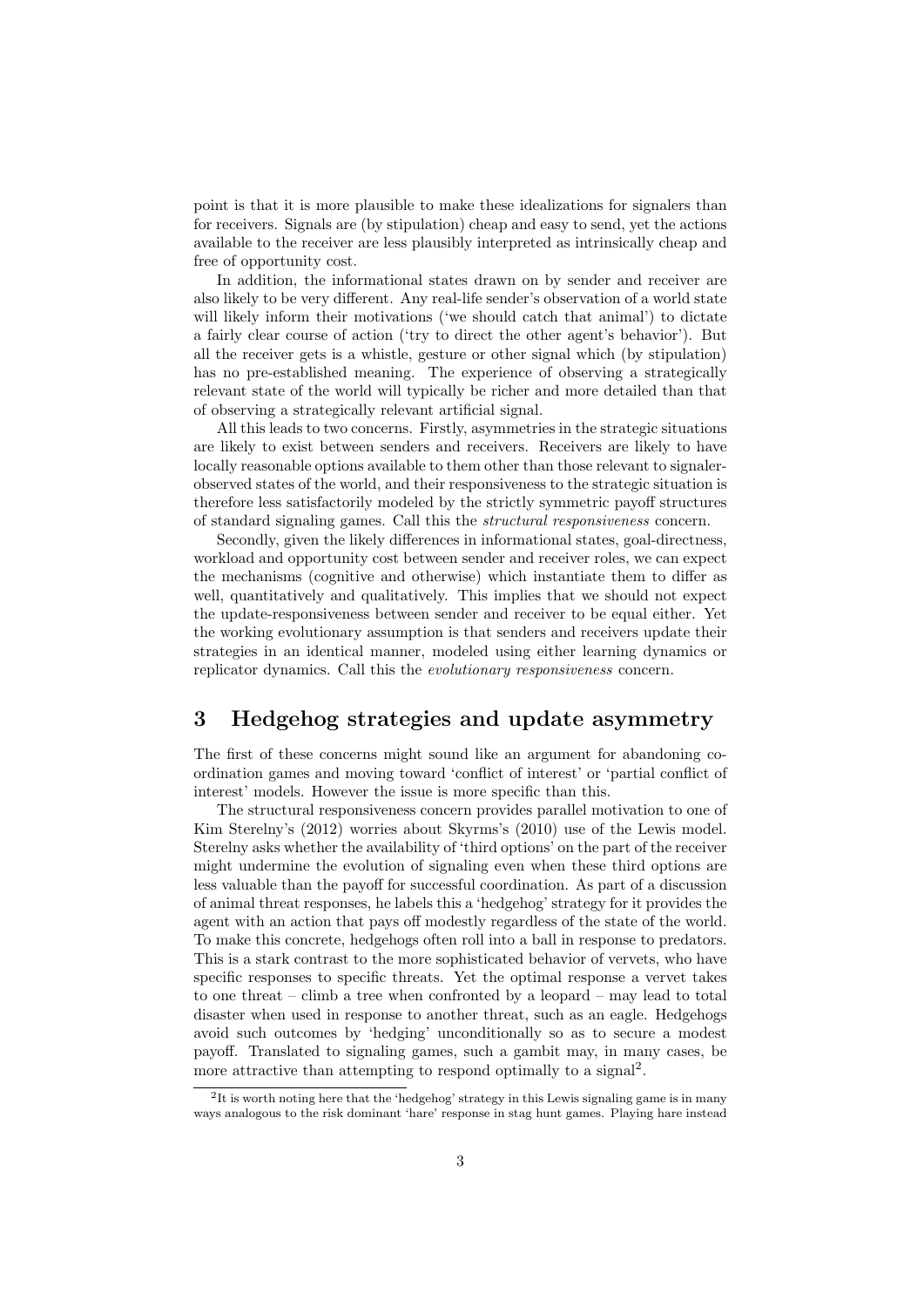Sterelny's 'hedgehog' strategy compliments the structural responsiveness concern: receivers (especially) might have other options of value which will stand in competition to those assumed in the standard signaling game. Something like these hedgehog strategies is a plausible departure from the idealization of the baseline Lewis signaling game and better captures the demandingness of the receiver role. The question is whether (as Sterelny suspects) including hedgehog strategies might undermine the evolutionary robustness of signaling systems.

Our second concern pertaining to evolutionary responsiveness parallels a well-known evolutionary hypothesis: the so-called Red Queen effect. In competitive relationships such as predator-prey or parasite-host, the Red Queen hypothesis states that species will be constantly adapting and evolving in response to one another just to "stay in the same place" (Van Valen 1973). This should also be the case in competitive signaling situations – such as predatorprey signaling systems or courtship displays among conspecifics. Signalers and receivers come to not just update their strategies, but to do so at faster or slower rates depending on the nature of the strategic encounter they are entwined  $\text{in}^3$ .

It might seem that in David Lewis signaling games (along with games of common interest more generally) the Red Queen effect should have no role to play. However any realistic interpretation of the Lewis signaling game makes it plausible to consider asymmetry in evolutionary responsiveness as likely, if not the norm. First, as argued, the precise cognitive mechanisms and procedures employed by senders and receivers are likely to be different. Different systems (or systems utilized differently) will admit to different degrees of plasticity and evolvability – and will have a different set of cross-cutting tasks and utilities exerting distinct demands and pressures. Quick and easy signaling responses will have different pathways of update and adaptation than the (typically) more complex set of systems which appropriate receiver responses require. We should not assume that the evolution of sender and receiver strategies always proceeds at the same pace.

Finally, there is at least some evidence of a basic asymmetry between sender and receiver roles in the literature on great ape communication. For example, Hobaiter and Byrne (2014) stress the great sophistication and flexibility on the receiver side of Chimpanzee gestural communication, while Seyfarth and Cheney (2003) discuss about how greater inferential sophistication on the receiver side is a feature of many primate communication systems. While these findings do not directly support the structural and evolutionary responsiveness concerns, they show that real-life sender and receiver strategies (in our near biological cousins at least) exhibit important differences, suggesting cognitive asymmetries compatible with those concerns.

In summary then, there is reason to consider two structural modifications to the Lewis signaling game as especially salient to the issue of responsiveness:

of stag allows the agent to avoid disaster, but only guarantees the individual a mediocre payoff. Thus the issues and trade-offs associated with the hedgehog strategy are general concerns not confined to just the Lewis signaling games. Thanks to Kim Sterelny for helping us better see this connection.

<sup>3</sup>An example of two groups adapting and evolving at different rates can be found in Richard Dawkin's discussion of his famous Life-Dinner principle (Dawkins and Krebs 1979). While we expect both predator and prey to adapt to each other, Dawkins claims the prey species will come to evolve at a faster rate than the predator species due to the different selection pressures exerted on both species. Failing to adapt quickly enough for the predator means going hungry for an extra day, while failing to adapt for the prey means death.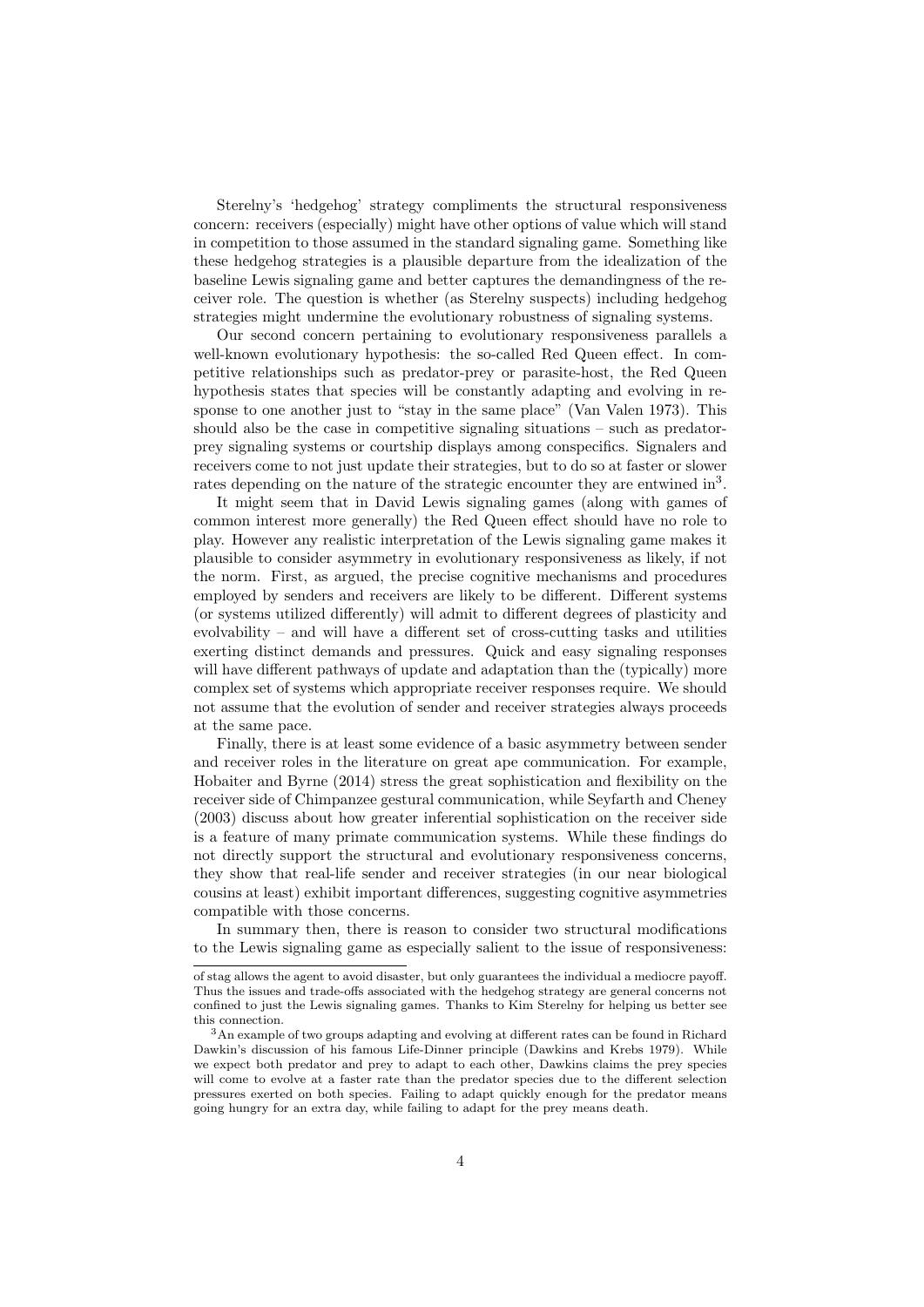the addition of 'hedgehog' strategies for receivers, and differing rates of change in sender and receiver strategies.

#### 4 The model

The evolutionary model we use as the basis for our analysis is the pure-strategy 2x2x2 David Lewis signaling game, with the two-population discrete-time replicator dynamics.

Exact components of the model include two states of the world  $(L \text{ and } R)$ , a world-observing signaler with two possible signals  $(V_1$  and  $V_2)$ , and a signalobserving receiver with two possible actions  $(A_L$  and  $A_R)$ .

If the receiver's action matches the state of the world, then both signaler and receiver get a fixed positive success payoff, otherwise their payoff is zero. Signalers and receivers both have four pure strategies available to them (see table 1).

| S1             | Signal $V_1$ if L and signal $V_2$ if R   |
|----------------|-------------------------------------------|
| S <sub>2</sub> | Signal $V_2$ if L and signal $V_1$ if R   |
| S3             | Signal $V_1$ always                       |
| S <sub>4</sub> | Signal $V_2$ always                       |
| S5             | Act $A_L$ if $V_1$ and act $A_R$ if $V_2$ |
| S6             | Act $A_R$ if $V_1$ and act $A_L$ if $V_2$ |
| S7             | Act $A_L$ always                          |
| SS             | Act $A_R$ always                          |

Table 1: Signaler and receiver strategies in the standard 2x2x2 common interest signaling game.

For the evolutionary model, the proportions of the different strategies within sender and receiver populations are initially randomly generated. The fitness of each strategy at a time period  $t$  is determined by the composition of the opposing population and the payoff associated with each strategy pairing. The proportion of each strategy at play in the next time period  $t + 1$  is determined by the standard discrete-time replicator dynamics. For the sender population this is:

$$
X_i(t+1) = X_i(t) \frac{F_i^S}{F^S}
$$

where  $X_i$  is the proportion of senders using the *i*<sup>th</sup> sender strategy at a given point in time,  $F_i^S$  is the fitness of that strategy and  $F^S$  is the average sender strategy fitness. Likewise, for receivers:

$$
Y_j(t+1) = Y_j(t) \frac{F_j^R}{F^R}
$$

where  $Y_j$  is proportion of receivers using the jth receiver strategy,  $F_j^R$  is the average fitness of that strategy and  $F<sup>R</sup>$  is the average receiver strategy fitness. This is repeated until the populations settle into an evolutionarily stable arrangement. The update process is deterministic with no randomization or mutation.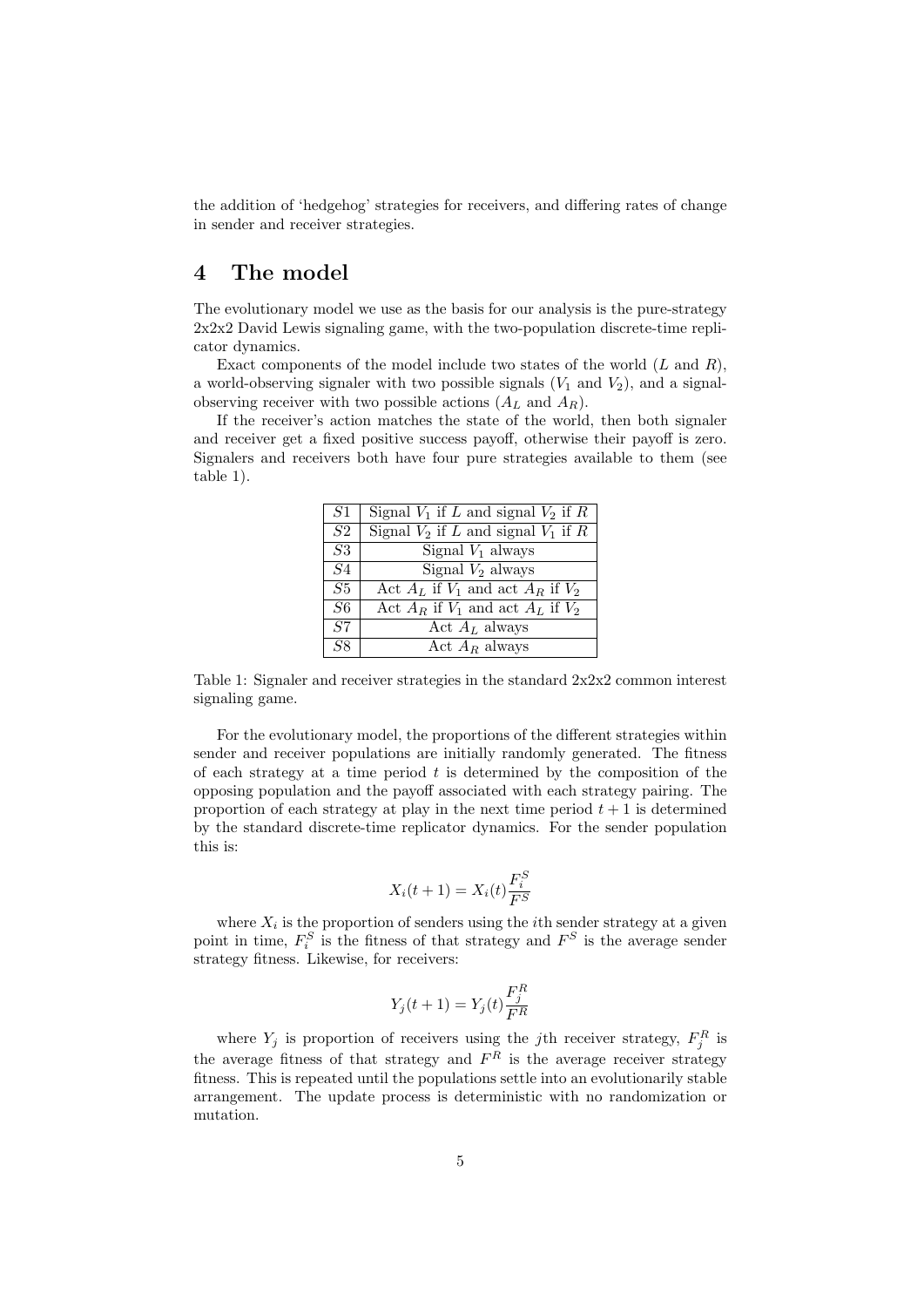#### 5 Modifications and results

We introduce two novel modifications to this model. First, we add a 'hedgehog' action  $A_H$  for the receiver. Second, we allow the rate of generational change of senders and receivers to vary relative to one other. In addition, the bias of nature is also varied, and we investigate the effects these three departures from the David Lewis  $2x2x2$  game have on the evolutionary significance of signaling systems.

#### 5.1 Hedgehog strategy

Turning to our first modification, the receiver now has three possible actions upon observing the signal:  $A_L$ ,  $A_R$ , and  $A_H$ . As before a success payoff of 1 is received by both players in the case that the receiver plays  $A_L$  while the world is in state L, or the receiver plays  $A_R$  while the world is in state R. A payoff of zero is received if  $A_L$  or  $A_R$  is played otherwise. A payoff of H is received unconditionally if the receiver plays  $A_H$ , where the value of H is between 0 and 1. The sender has four familiar pure strategies, whereas the receiver now has five (for simplicity we omit conditional strategies involving  $A_H$ ).

To adapt the earlier forager story, we can imagine the sender and receiver as an egalitarian hunting party, and the game as a situation where the sender remotely observes the location of a valuable prey animal (left or right) and calls out to the receiver. The receiver is initially unable to observe the prey but can choose to go left or go right (catching the prey if they go in the matching direction), or alternatively to abandon the hunt in order to obtain a less valuable resource they do not need help from the sender to acquire (the hedgehog strategy). Varying the prior probability of the world is equivalent to it being in a situation where it is systematically more likely that the prey is to the left or the right.

In the simple unbiased  $2x2x2$  signaling game, one of the two signaling equilibria is guaranteed to be reached under the replicator dynamics (Huttegger 2007). In our notation, these equilibria are S1-R1 and S2-R2. Increasing the bias of the world (i.e. making  $L$  more probable than  $R$  or vice versa) will undermine this, with an increasing proportion of populations instead collapsing to pooling equilibrium. This will occur when there are initially few conditional signaling strategies (such as S1) in the sender population. In such situations, receivers do best to simply perform the act that is most appropriate for the more likely state of the world. The incentive for senders to adopt a signaling system then disappears and the community is locked into a pooling equilibrium.

Not surprisingly, we find a similar effect with the hedgehog strategy as values of H, the payoff for  $A_H$ , become significant. The hedgehog strategy provides the receiver with an additional unilateral response, and is able to attract some proportion of initial populations away from the signaling equilibria when  $H$  is in excess of 0.5 (i.e., the average payoff for 'guessing'). This result, for an unbiased world, is illustrated in Figure  $1<sup>4</sup>$ .

We observe a more surprising result when the bias and  $H$  are varied in combination. Figure 2 shows the results of varying bias for different values of

<sup>4</sup>Note that the exact range of this effect, including the point at which the effect becomes significant and the y-intercept, are artifacts of the number of world-states and strategies in the model and therefore not general.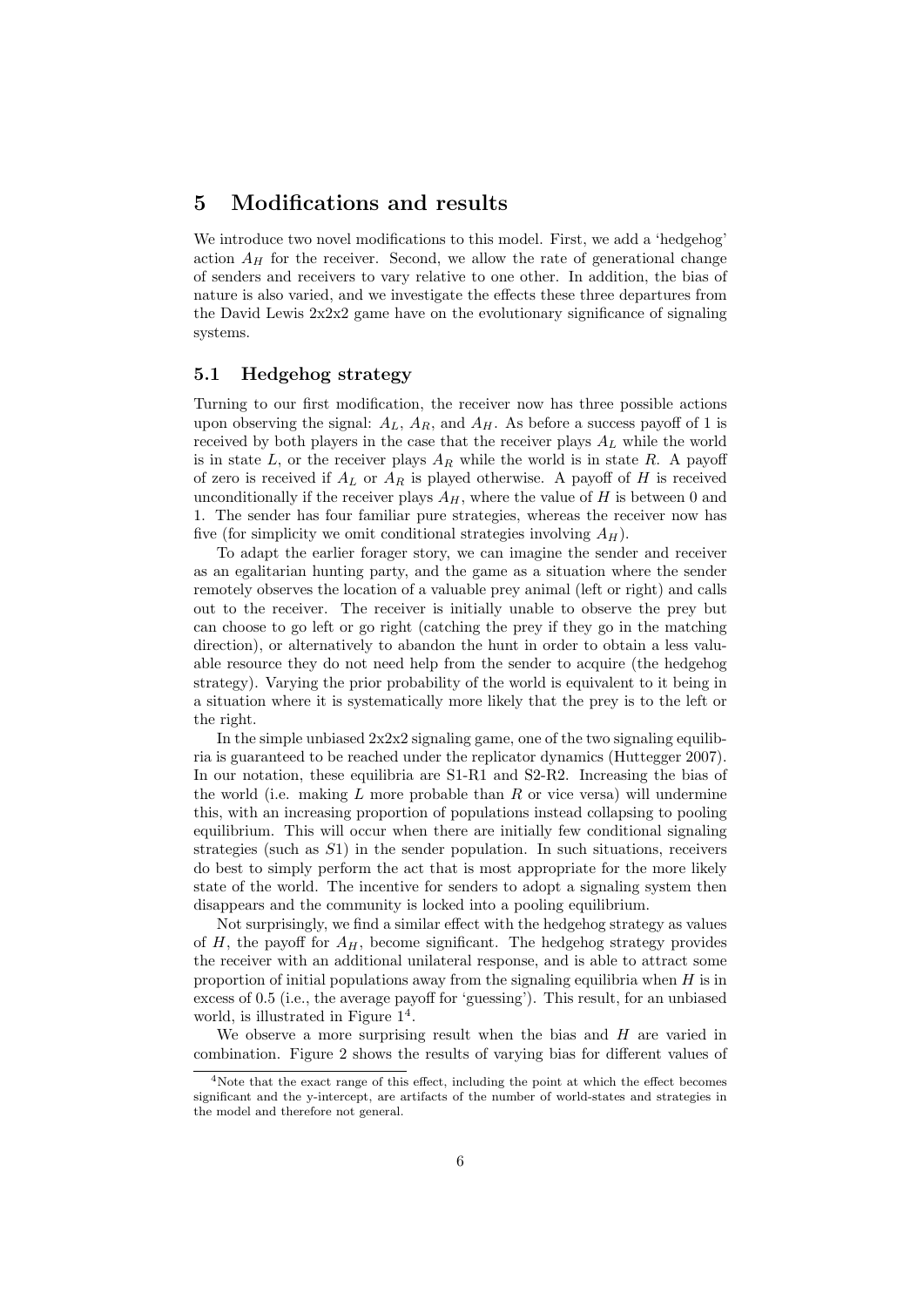

Figure 1: Effect of varying hedgehog payoff  $H$  on the number of simulations reaching signaling equilibria.



Figure 2: Effect of hedgehog strategy and bias of nature on number of simulations reaching signaling equilibria.

H. As expected, when  $H$  is set to zero signaling is guaranteed when nature is unbiased and is less likely to emerge as bias increases. As before, when the hedgehog strategy pays significant dividends  $(H > 0.5)$  signaling is less likely when nature is unbiased. For these high values of  $H$ , however, increasing nature's bias does not immediately reduce the likelihood of signaling. In fact we observe a 'plateau' followed by an *increase* in signaling behavior, peaking at the point where bias is equal to the value of H, i.e. at  $P(L) = H$  and at  $P(L) = 1 - H$ . Within these bounds, all populations either reach a signaling equilibrium or a Hedgehog equilibrium (in which all receivers have adopted the hedgehog strategy) but for values of H outside of this interval traditional pooling instead occurs when the population fails to reach a signaling convention.

#### 5.2 Generational asymmetry

We now turn to our second modification of the David Lewis signaling framework in which we introduce a generational asymmetry. We introduced a 'slow-down factor' Z to the replicator dynamics in order to control the rate at which sender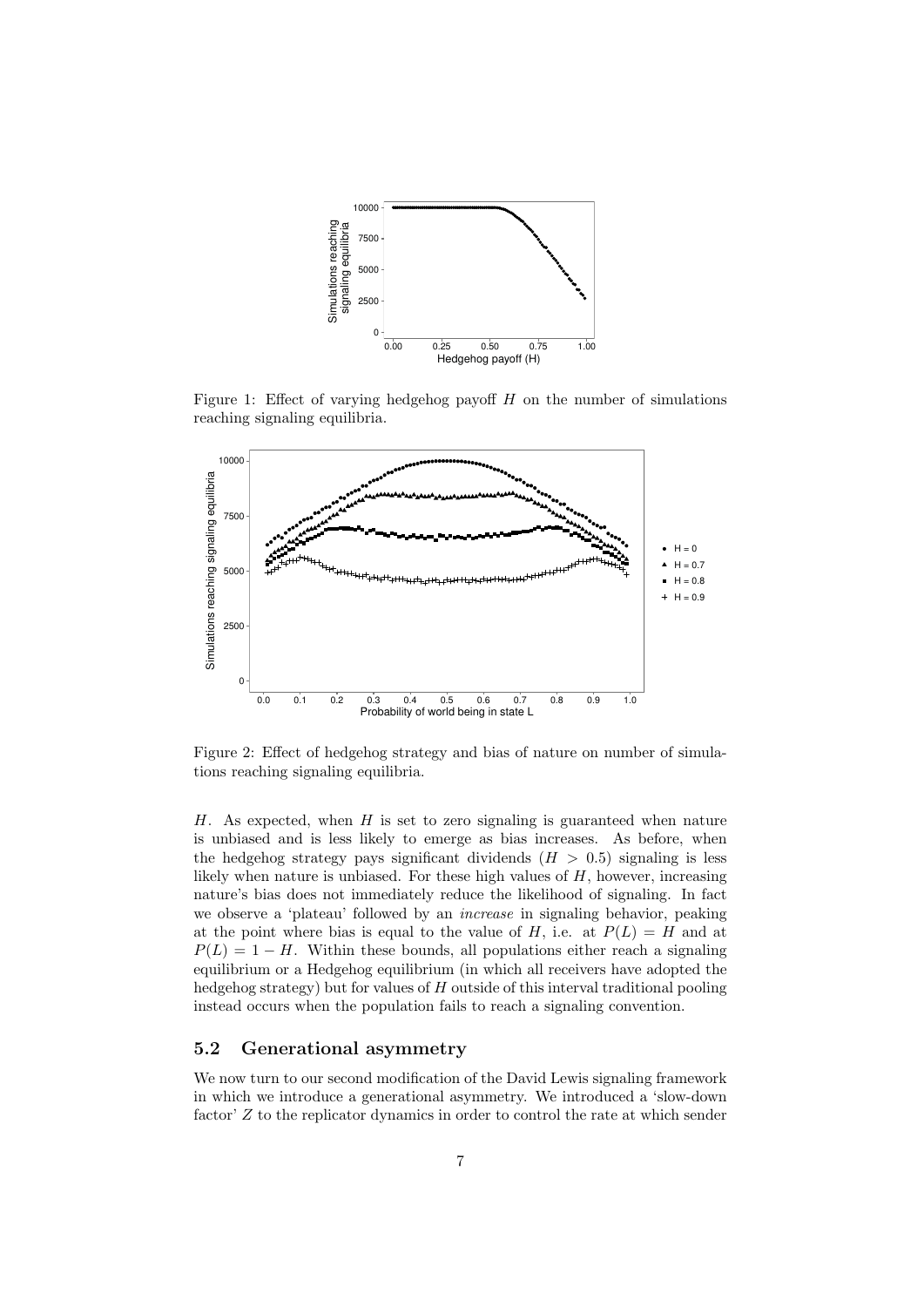

Figure 3: Effect of generational asymmetry and bias of nature on number of simulations reaching signaling equilibria.

and receiver populations change over time. Composition of the sender and receiver populations are now governed by the following equations:

$$
X_i(t+1) = (1 - Z_S)X_i(t)\frac{F_i^S}{F^S} + X_i(t)Z_S
$$
  

$$
Y_j(t+1) = (1 - Z_R)Y_j(t)\frac{F_j^R}{F^R} + Y_j(t)Z_R
$$

Note that when both  $Z_R = 0$  and  $Z_S = 0$  the above equations are simply the standard replicator dynamics. However the rate of change is reduced as these values are increased; for example setting  $Z_S = .5$  halves the rate of change for sender strategies. Setting  $Z_R$  to 1 (while holding  $Z_S$  fixed at 0) means the composition of the receiver population remains fixed, and only the sender population is allowed to evolve.

Introducing this generational asymmetry between senders and receivers has the effect of making signaling more likely when sender strategies evolve faster than receiver strategies. This is illustrated in figure 3, where, for various levels of bias, senders (receivers) are slowed down to half and one-tenth speeds while receivers (senders) are left unaltered.

Slowing the evolution of the sender population leads to more pooling because, as before, receivers facing a sender population consisting of few conditional signalers will do best to simply perform that act that is best suited for the more likely state of the world. As figure 3 illustrates, this effect is more pronounced for high levels of bias. Slowing the evolution of the receiver population has the opposite effect. Senders now have time to adopt the best separating strategy given the initial mix of receiver strategies. Once this occurs, the receiver population slowly responds and the end result is a robust signaling system. By a similar logic, it is easy to see that a faster-evolving sender population also mitigates against the effect of receiver hedgehog strategies<sup>5</sup>

 $5$ This also helps to explain the twin-peaked curves in figure 2. In the region of the peaks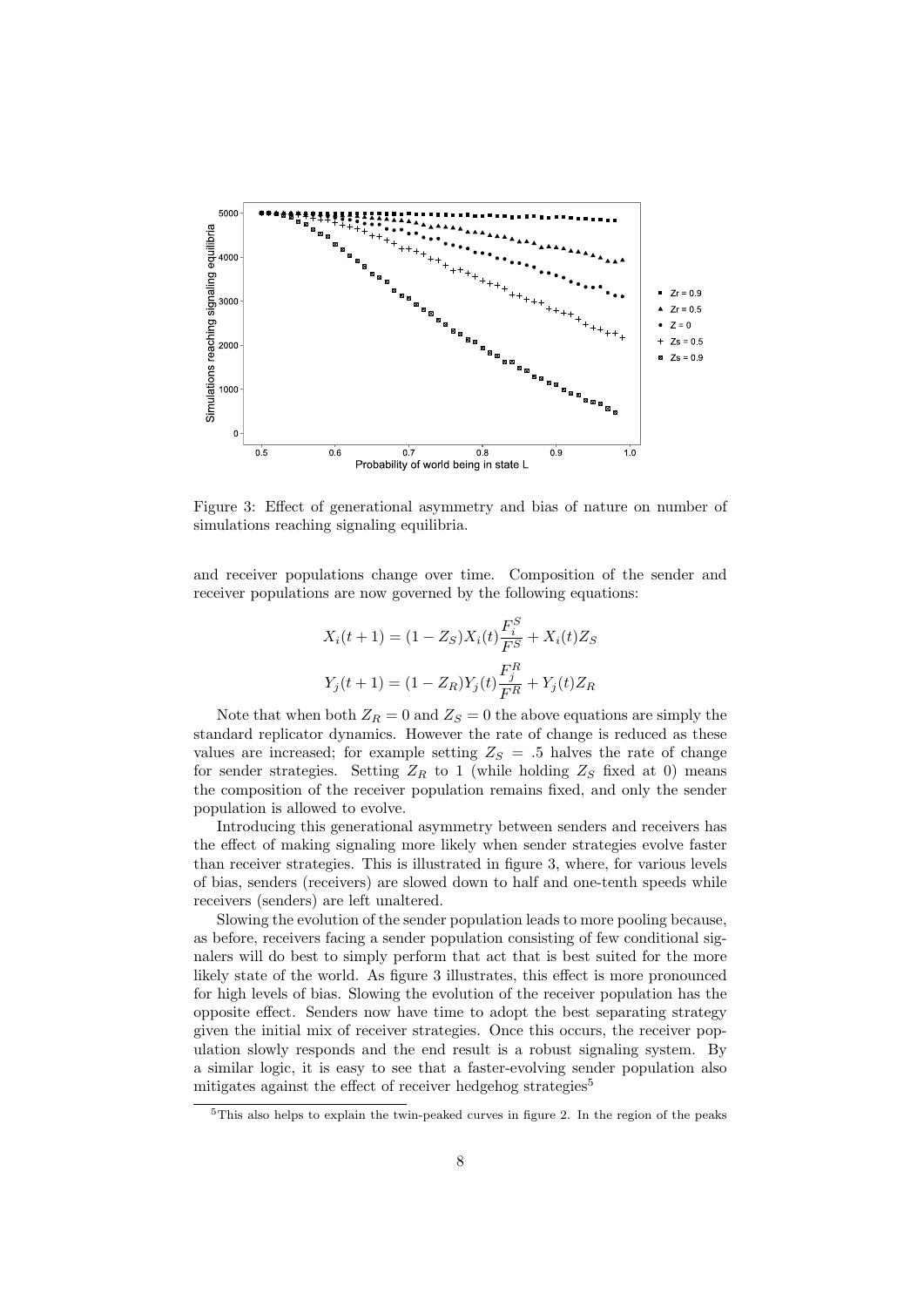#### 6 Discussion

We have explored a few well-motivated departures from the highly idealized and simple Lewis signaling game typically considered in the literature. As shown in section 4, breaking the symmetry between senders and receivers often significantly reduces the likelihood that a separating equilibrium emerges. For one, providing receivers with a safe third option which allows them to secure a decent payoff regardless of the state of the world significantly reduces the size of the basin of attraction of the separating equilibrium. Likewise, separating is a remote possibility when receivers outpace senders in the race to adapt.

However, the situation is much less bleak when senders evolve at a faster pace than receivers<sup>6</sup>. Interestingly, many scholars in the animal communications literature have noted that such a response asymmetry holds between sender and receiver when the interests of the parties partially conflict. For instance, Owren, Rendall, and Ryan (2010) note that senders can easily adapt their signaling behavior while receivers for the most part have responses to the stimuli produced by senders that are more difficult to change. This has lead some to the conclusion that signaling primarily involves the manipulation of receivers by senders.

Yet this leaves us with an evolutionary puzzle. If there is a partial conflict of interest between sender and receiver, what prevents receivers from increasing the speed at which they adapt to the behavior of the sender? In other words, what explains the *absence* of an evolutionary arms race between sender and receiver? Partial conflict of interest settings are the exact circumstances we would expect the red queen hypothesis to apply. We believe the results of this paper may form the basis of a novel explanation for this puzzling phenomena. Recall that when the interests of sender and receiver are perfectly aligned, it is actually in the interest of both parties for the sender population to 'take the lead' and evolve at the faster rate, as doing so ensures the community is more likely to hit upon a mutually beneficial signaling system. So in those cases where interactions between sender and receiver tend to involve little to no conflict, both parties benefit from the receiver evolving at a snails pace.

We believe this explanation has some intuitive appeal because senders and receivers who routinely interact rarely find themselves engaged exclusively in either common or conflict of interest signaling games. As is well known by any parent, not all signaling interactions between relatives are free of conflict. Likewise, agents whose interests are typically thought to be partially opposed, such as two potential mates, may frequently engage in common interest signaling games in contexts unrelated to mating. The point here is that a variety of distinct strategic scenarios can hold between sender and receiver. There is no principled reason to think all interactions will involve the perfect alignment

the uptake rate of the fittest pooling strategy (either hedgehog or traditional) is reduced by the relatively high fitness of its near rival, as the average fitness  $F<sup>R</sup>$  in the denominator of the replicator dynamics will be closer to that of the superior  $F_j^R$  strategy. For some populations (depending on proportions) this competition will allow more time for conditional sending strategies to tip the fitness balance toward conditional receiving strategies instead.

 $6$ This effect is somewhat robust. For instance, Hofbauer and Huttegger (2008) find that under the selection-mutation dynamics signaling conventions are possible when the mutation rate of the receiver population exceeds the mutation rate of the sender population. Note that large mutation rates in effect slow down the rate of evolution of a given population. Thus one way of interpreting their results is that signaling is likely to occur when the receiver population is relatively unresponsive to the sender population.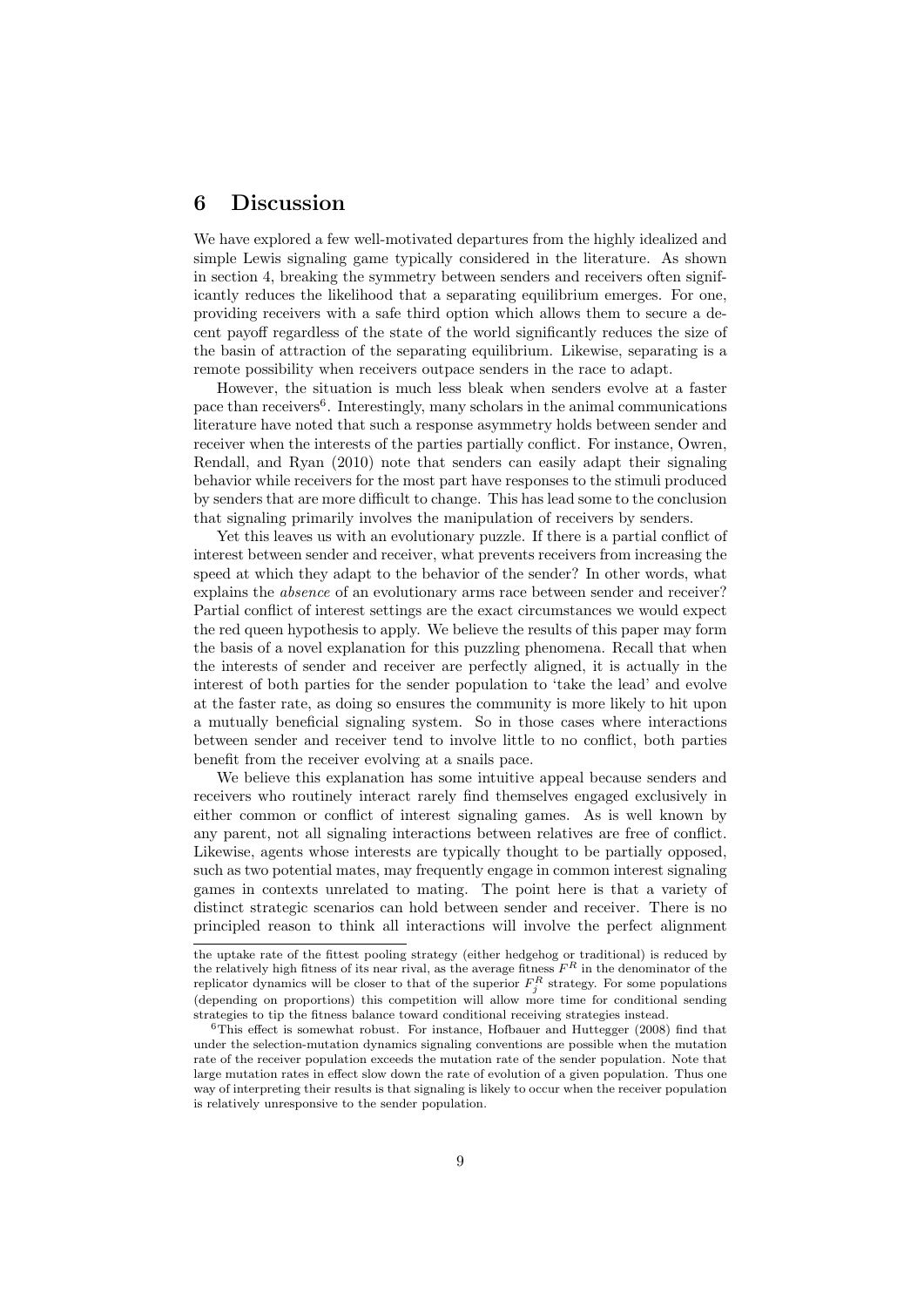of interests or sizable conflict, or that communicative strategies will always be fine-grained enough for scenario-by-scenario optimization.

If this is correct, then when a sizable proportion of interactions between sender and receiver involve no or very low conflict of interest, the generational asymmetry result from the previous section may hold to some degree. This will ensure that both sender and receiver profit when the sender population evolves at a faster rate than the receiver population. In other words, receivers in this context do best to limit how responsive they are to senders so as to ensure the emergence of informative signaling systems in those cases where their interests do overlap.

The robustness analysis considered in this paper has in some sense shown how fragile the evolution of signaling can be. Slightly altering the framework in a sensible fashion leads to significantly different results. While many variants of the baseline Lewis signaling game have been explored by philosophers in recent years, more work is required in order to better assess the prospect of signaling in realistic environments.

#### 7 Acknowledgments

We thank Kim Sterelny, Ron Planer, and the audiences at the Sydney-ANU Philosophy of Biology Workshop, the Australasian Association of Philosophy 2016 conference, the ANU Evo Theory reading group, and the 2016 Meeting of the Philosophy of Science Association.

# 8 Bibliography

Bruner, Justin, Cailin O'Connor, Hannah Rubin, and Simon M. Huttegger. 2014. "David Lewis in the Lab: Experimental Results on the Emergence of Meaning." Synthese, September, 1-19. doi:10.1007/s11229-014-0535-x.

Dawkins, R., and J. R. Krebs. 1979. "Arms Races between and within Species." Proceedings of the Royal Society of London B: Biological Sciences 205 (1161): 489–511. doi:10.1098/rspb.1979.0081.

Godfrey-Smith, Peter. 1996. Complexity and the Function of Mind in Nature. Cambridge; New York: Cambridge University Press.

Godfrey-Smith, Peter, and Manolo Martínez. 2013. "Communication and Common Interest." PLoS Comput Biol 9 (11): e1003282. doi:10.1371/journal.pcbi.1003282.

Hobaiter, Catherine, and Richard W. Byrne. 2014. "The Meanings of Chimpanzee Gestures." Current Biology 24 (14): 1596–1600. doi:10.1016/j.cub.2014.05.066.

Hofbauer, Josef, and Simon M. Huttegger. 2008. "Feasibility of Communication in Binary Signaling Games." Journal of Theoretical Biology 254 (4): 843–49. doi:10.1016/j.jtbi.2008.07.010.

Huttegger, Simon M. 2007. "Evolution and the Explanation of Meaning\*." Philosophy of Science 74 (1): 1–27.